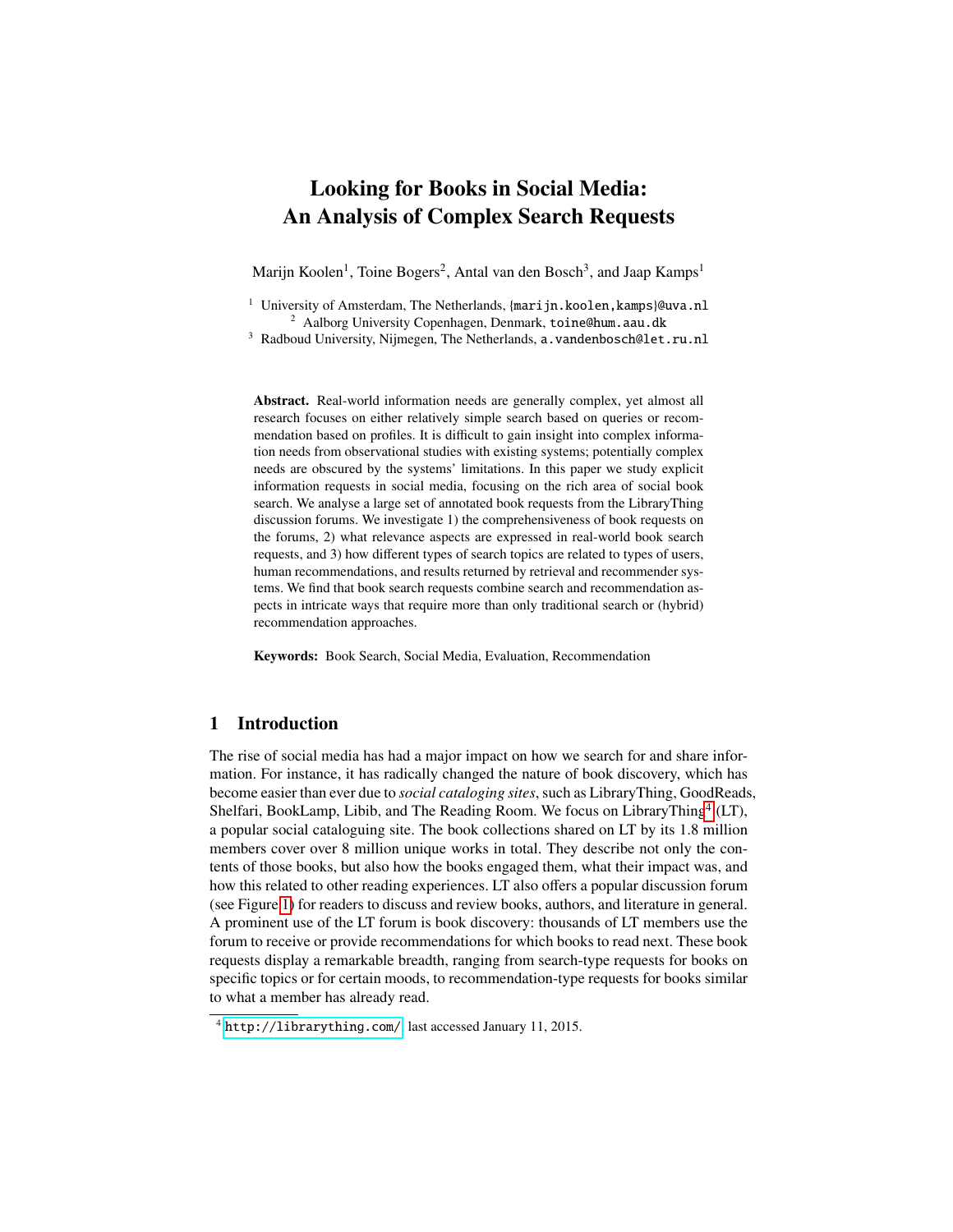The general aim of this paper is to investigate whether explicit information requests in such social media, in particular related to book search, can be used to gain insight in complex information needs, i.e., those that cannot be solved by a straightforward look-up search. We study this in the context of the INEX Social Book Search Track<sup>[5](#page-1-0)</sup> [\[12,](#page-11-0) [14,](#page-11-1) [15\]](#page-11-2). In recent years, this track has focused on book requests posted on the LT discussion forums. This paper provides a more detailed investigation into the nature of such requests. In the forums anyone can ask for book recommendations for a specific topic and other members reply with book suggestions. These suggestions can be seen both as relevance judgments and recommendations. The search requests go beyond topical relevance [\[13\]](#page-11-3) and include many subjective aspects such as quality, interestingness, engagement, and familiarity. Cosijn and Ingwersen [\[7\]](#page-11-4) and Saracevic [\[20\]](#page-11-5) are among many that argue for the existence of different types of relevance in addition to pure topical relevance, such as situational, motivational, and affective relevance. A comprehensive survey of different interpretations of relevance is given by Borlund [\[4\]](#page-11-6). In this paper, we explore the relevance aspects present in the book domain by annotating and analyzing a large set of book requests from the LT forums.

We aim to address the following research questions in this paper:

- RQ1 How comprehensive are book requests on the LT forum in terms of explicit information on the information need, the context of use, and the context of the user?
- RQ2 What topical and non-topical relevance aspects are present in book search requests on the LT forums?
- RQ3 How do different types of topics relate to user characteristics, human recommendations, and retrieval and recommender system results?

The rest of this paper is organized as follows. Section [2](#page-1-1) presents related work, followed by an overview of the rich contextual data about book requests we can extract from the LT discussion forums in Section [3.](#page-2-1) Section [4](#page-3-0) analyses the book requests with respect to the topical and non-topical relevance aspects expressed in them. Section [5](#page-6-0) explores how book requests relate to the context of the user, human book recommendations, and retrieval or recommender system results. Finally, in Section [6,](#page-10-0) we discuss our results and draw conclusions.

# <span id="page-1-1"></span>2 Related Work

The INEX Social Book Search Track [\[12,](#page-11-0) [14,](#page-11-1) [15\]](#page-11-2) investigates book search in collections with both professional metadata and social media content. For evaluation they use book requests on the LT discussion forums as search topics and book suggestions by members as as relevance judgments and recommendations. Koolen et al. [\[13\]](#page-11-3) observed that these requests are complex and contain non-topical aspects, and found that the forum suggestions are different in nature than editorial relevance judgments with respect to system evaluation. In this paper we focus on the search requests themselves

Ross [\[19\]](#page-11-7) found that readers use a variety of clues to choose books. Reading a book is a substantial investment of time and energy, so readers look for recommendations

<span id="page-1-0"></span> $<sup>5</sup>$  All the data used in this paper are made available as part of the CLEF/INEX 2014 SBS Track.</sup>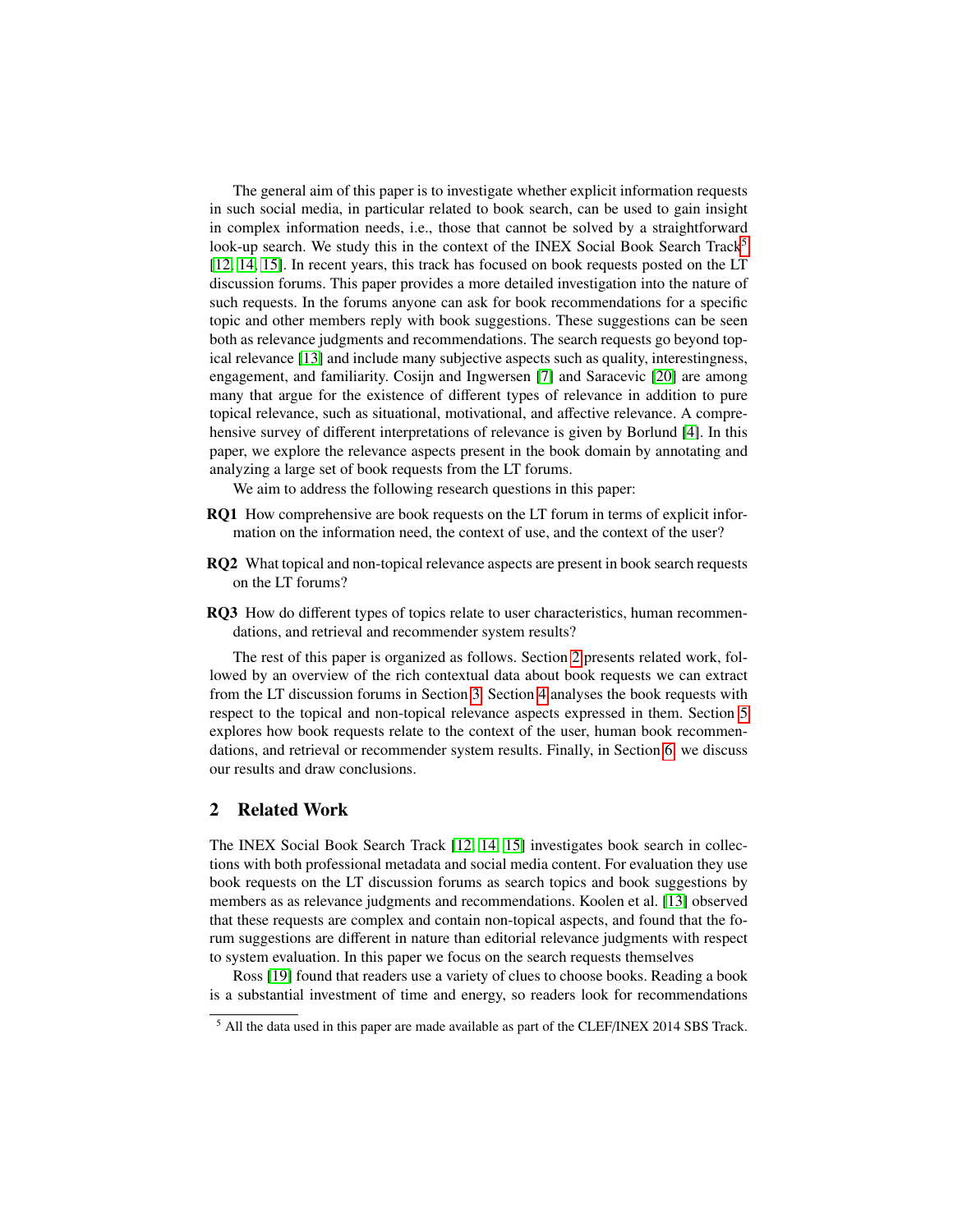

Fig. 1. Book request on the LibraryThing forum

<span id="page-2-0"></span>from trusted sources for selection. Reuter [\[18\]](#page-11-8) studied book selection by children and identify a list of 46 factors influencing their choices. Buchanan and McKay [\[5\]](#page-11-9) investigated search activities of customers in bookshops. They find that enquiries often arise from cultural context—reading with others, references and reviews in media—and argue that customers' mental models may deviate from the standard bibliographic metadata. Cunningham et al. [\[8\]](#page-11-10) studied collaborative information behaviour in bookshops. They found that groups of customers use many different ways to share information about books, e.g., talking aloud, pointing, reading, and searching together, and that they use these interactions to achieve agreement on which books to select. The gap between their mental model and the access points for online book collections may be why users turn to the LT forum for requests.

A considerable amount of related work exists on forum search, where the focus is typically on retrieving results from the collection of threads in a single forum. Examples of such approaches include work by Elsas and Carbonell [\[10\]](#page-11-11) and Bhatia and Mitra [\[3\]](#page-11-12). In contrast, we analyze the initial forum posts describing a user's information need, in order to perform cross-collection search using these need descriptions. Our overall aim to use the forums to shed light on complex search requests, their context and relevance aspects, is related to a wealth of studies in information seeking. Some of the most comprehensive earlier studies predate the web and modern search systems (e.g., [\[21\]](#page-11-13)). Our general approach is to tap into a new source of evidence for researching complex information seeking behavior.

## <span id="page-2-1"></span>3 Book Search Requests in LT Forums

In this section, we investigate RQ1: How comprehensive are book requests on the LT forum in terms of explicit information on the information need, the context of use, and the context of the user?

The LT discussion forums are used to discuss a broad range of topics, most of which are book-related. Many members turn to this forum asking for book suggestions and other members can reply and provide suggestions. In a random sample of 500 posts we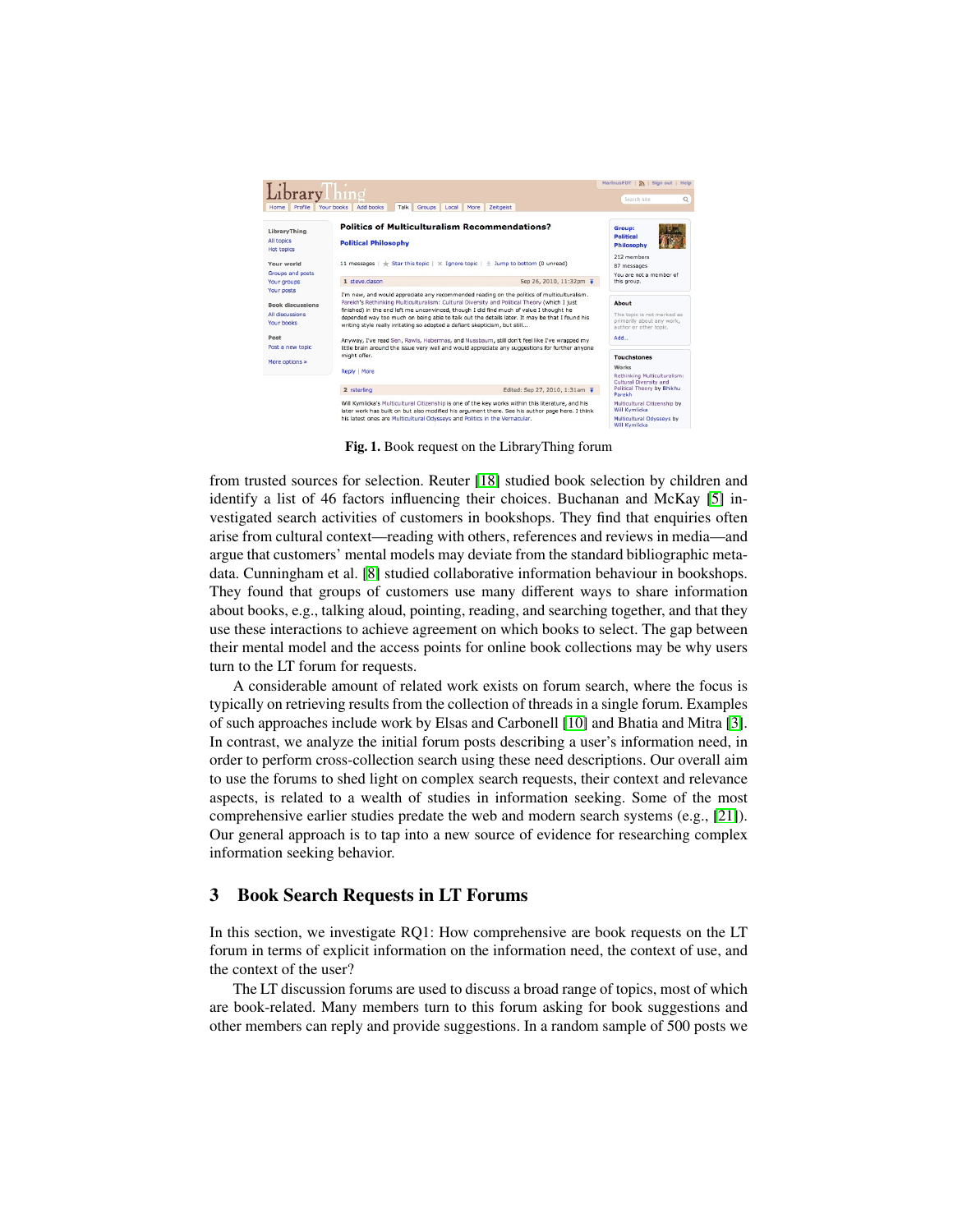found 67 (13.4%) containing an explicit book request. Given the massive scale of the forums with nearly 5 million messages and 3.5 million identified book mentions, this gives us access to a huge supply of real world complex search requests.<sup>[6](#page-3-1)</sup> For the more straightforward search tasks, LT users are likely to use book search engines available at e.g. LT, Amazon, or libraries. In contrast, the forum requests contain more complex search needs that LT members have, expressed in natural language.

For instance, the request in Figure [1](#page-2-0) is highly complex, providing requirements about the content as well as examples of books and authors that the poster is already familiar with, and contextual cues on usage. The user name links to the profile of the user, which provides additional context such as their personal book catalogue. The example books mentioned introduce a form of query-by-example that could also be seen as a recommendation task. These forum threads provide us with an unobtrusive method of investigating realistic, complex search requests that go well beyond traditional query log analysis. Members are not limited by the functionalities of a search engine or recommender system when expressing their request, but only by the concreteness of their information need and their ability to express it in natural language. As a result, they typically leave rich descriptions of their information need as well as many contextual clues to ensure others can understand its complexity.

Moreover, the LT forums allow users to mark up the names of books and authors through a simple wiki-like syntax using so-called *touchstones*. The system then automatically identifies the correct book/author and links the marked-up text to the right LT entity. These suggestions are a form of human relevance judgements.

Summarizing, from the forums we can derive rich statements of requests, including explicit statements on the context of use and the context of the user, with example books and 'ground truth' human recommendations. We find that such forum data give a unique opportunity to study complex search requests, and that the requests exhibit an amazing variation in topical and non-topical aspects. This prompt us to investigate what relevance aspects are used in the next section.

# <span id="page-3-0"></span>4 Relevance in Forum Book Search

In this section we study RQ2: What topical and non-topical relevance aspects are present in book search requests on the LT forums?

## 4.1 Relevance Aspects

Our first step is to investigate the complexity of these book search requests and the kind of relevance aspects expressed in them. Reuter [\[18\]](#page-11-8) collected data from a user study in a children's library and identified 46 aspects, grouped into seven broad categories. We use those categories as our guide for analyzing the relevance aspects of book search requests. Due to its prominence in the LT forums, we introduce *known-item* search as an additional aspect. This resulted in the following eight relevance aspects:

Accessibility The language, length, or level of difficulty of a book.

Content Topic, plot, genre, style, or readability of a book.

<span id="page-3-1"></span><sup>6</sup> [https://www.librarything.com/zeitgeist](https://www.librarything.com/zeitgeist ), last accessed on January 11, 2014.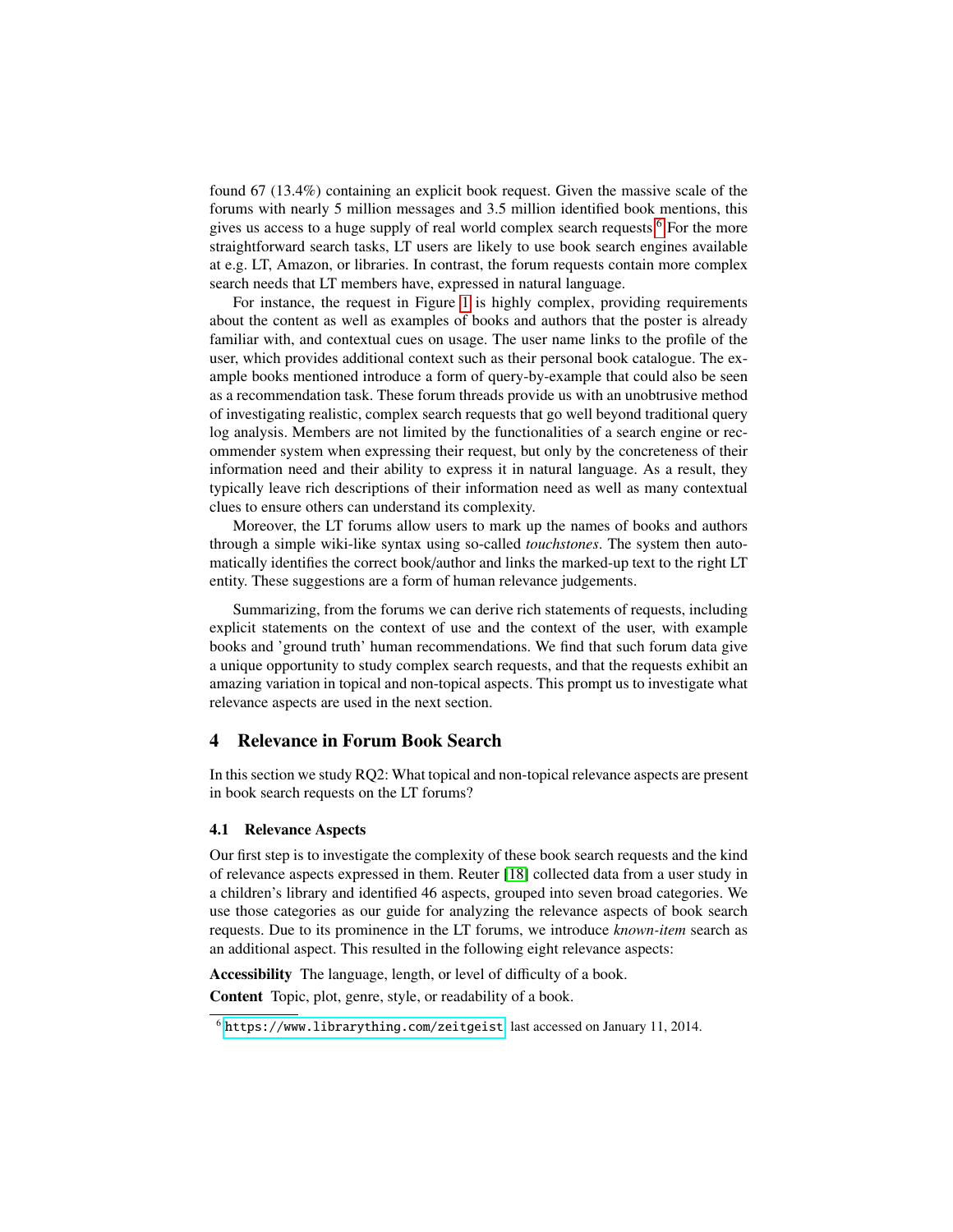Engagement Affective types of reading experiences evoked by books. Familiarity Books similar to known books or related to a previous experience. Known-item Descriptions of known books to identify the title and/or author. Metadata Aspects like title, author, publication year and format. Novelty Books that are unusual or quirky, or have novel content. Socio-cultural Books related to the user's socio-cultural background or values, have

(had) a particular cultural or social impact, or are popular or obscure.

#### 4.2 Annotating Book Search Requests

To determine how prominent these different relevance aspects are on the LT forums, we annotated a sample of topic threads for relevance and other characteristics. We selected forum threads likely to contain requests for book recommendations using a simple regular-expression-based classifier, which filtered out all topics that did not contain one or more 'trigger' expressions, such as '*suggest*', '*looking for*' and '*which books*'. This resulted in a set of 9,403 topic threads containing touchstones. A random set of 2,646 of these topics were annotated by eight different Information Science students, three from the Royal School of Library and Information Science in Copenhagen, three from the Oslo and Akershus University of Applied Sciences, and two from Aalborg University Copenhagen. Each topic was annotated by a single annotator. We created a Web interface to help our annotators (1) identify topic threads as either *book requests* or *non-requests*; (2) annotate the requests by which relevance aspect(s) they express; and (3) annotate the suggestions provided by other LT members in the thread. This task included questions on whether the suggestion providers appeared to have read the suggested books and whether their recommendation was positive, negative, or neutral.

Of the 2,646 topics annotated by the students, 944 topics (36%) were identified as containing a book request (recall that 13.4% of a random sample contained book requests). For each identified book request, annotators could specify multiple relevance aspects. For example, for topic 99,309 on the "*politics of multiculturalism*" (partly shown in Figure [1\)](#page-2-0), the topic starter asks for suggestions about a particular topic (*content* relevance), but also asks for books similar to what he has already read on the topic (*familiarity*), but written in a less annoying style (*engagement*).

#### 4.3 Analysis

The distribution of relevance aspects in our annotated set of 944 book requests is shown in the left half of Table [1.](#page-5-0) The majority of book search information needs on the LT forums express *content* aspects (698 topics or 74%). *Familiarity* is the second most frequent aspect at 36%. These two aspects are often combined in a single book request: 267 topics (28%) express both aspects. An example of such a request is "*Can someone recommend a book that has all the joy, charm, numerous characters, pathos, adventure, love of language, etc. that the novel David Copperfield has?*" (topic 10392). The searcher wants recommendations based on the book *David Copperfield*, but also describes aspects of the book to base these recommendations on. This is querying by example as well as description, which is a form of querying that is not supported by any current systems.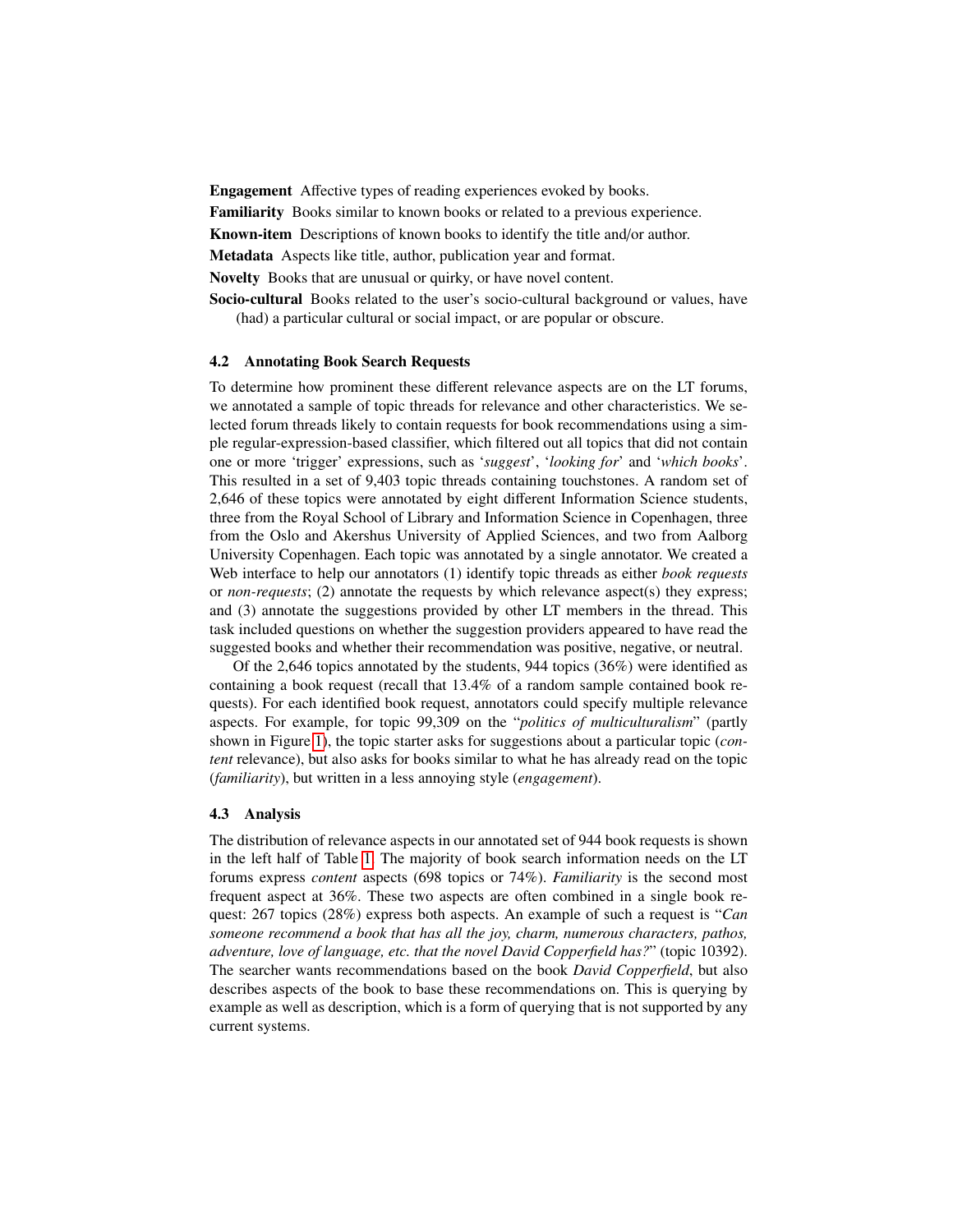|                                         | Aspect overlap |  |                           |  |  |          |  |                 | Conditional probability |                                                         |  |  |  |  |  |
|-----------------------------------------|----------------|--|---------------------------|--|--|----------|--|-----------------|-------------------------|---------------------------------------------------------|--|--|--|--|--|
|                                         |                |  |                           |  |  |          |  | A C E F K M N S |                         | A C E F K M N S                                         |  |  |  |  |  |
| Accessibility  152 109 44 50 15 39 8 27 |                |  |                           |  |  |          |  |                 |                         | 1.00 0.72 0.29 0.33 0.10 0.26 0.05 0.18                 |  |  |  |  |  |
| Content                                 |                |  | 698 172 267 100 176 26 99 |  |  |          |  |                 |                         | 0.16 1.00 0.25 0.38 0.14 0.25 0.04 0.14                 |  |  |  |  |  |
| Engagement                              |                |  | 213 91 17 50 11 24        |  |  |          |  |                 |                         | 0.21 0.81 1.00 0.43 0.08 0.23 0.05 0.11                 |  |  |  |  |  |
| Familiarity                             |                |  |                           |  |  |          |  | 338 12 83 17 45 |                         | 0.15 0.79 0.27 1.00 0.04 0.25 0.05 0.13                 |  |  |  |  |  |
| Known-item                              |                |  |                           |  |  | 202 85 0 |  |                 |                         | $0.07$ $0.50$ $0.08$ $0.06$ $1.00$ $0.42$ $0.00$ $0.00$ |  |  |  |  |  |

Metadata *264* 11 26 0.15 0.67 0.19 0.31 0.32 *1.00* 0.04 0.10 Novelty **34** 10 0.24 0.76 0.32 0.50 0.00 0.32 1.00 0.29 Socio-cultural *134* 0.20 0.74 0.18 0.34 0.01 0.19 0.07 *1.00* 

<span id="page-5-0"></span>Table 1. Aspect distribution and overlap in the 944 forum topics (left side) and the conditional probability *P*(*column* | *row*) (right side)

Other frequently labeled aspects include *metadata* (28%), *engagement* (23%), and *known-item* (21%). On the LT forum, *metadata* is an interesting aspect. When searching a catalog, metadata is often used to find specific books or books by a certain author, but such straightforward lookup tasks are not typically posted on the forums. Of the 264 topics labelled with *metadata*, only 22 (8%) have no other relevance aspect. These topics typically ask for recommendations on which books to read from specific authors, publishers, or series, or for the proper sequence in which to read a set of books. In most cases, *metadata* is combined with other aspects, and is used to focus the suggestions. *Engagement* is something that is hard to express through a search engine query. For instance, how can a user search for text books that are 'funny' or for books that challenge the reader's own views on a topic? Such complex relevance criteria may be a reason to ask for suggestions on the LT forum. The same holds for *known-item* topics where the user can only recall certain elements of the plot or attributes of certain characters. Most book search services are of limited use for such known-item topics, as they do not allow full-text search. Forum members, however, may be able to help out with such requests. *Accessibility*, *novelty* and *socio-cultural* aspects are less prominent in our sample.

The rest of Table [1](#page-5-0) shows the distribution of the relevance aspects and their cooccurences. We can see a pattern emerging of relevance aspects being combined with either *content*, *familiarity*, or both, forming groups of topics clustered around these two aspects. *Known-item* requests are an exception as they seem to be a separate group. *Content* requests tend to be more typical of search tasks, as they provide a specific description of the desired books. The *familiarity* aspect seems related to recommendationoriented tasks. The other aspects are more contextual in nature: dealing with books for certain scenarios (e.g., waiting at an airport, selecting reading material for a book club), for certain age groups or personality traits (e.g., trying to get a spouse to pick up reading), or certain moods (e.g., books that are comforting or challenge ones views). Dealing with such contextual information is an active research topic for both search [\[9\]](#page-11-14) and recommender systems [\[1\]](#page-11-15).

Summarizing, in a large sample of book requests annotated by their relevance aspects we find that most requests combine multiple aspects. We observed the largest clusters around *content* and *familiarity* aspects, or both, and the *known-item* class. In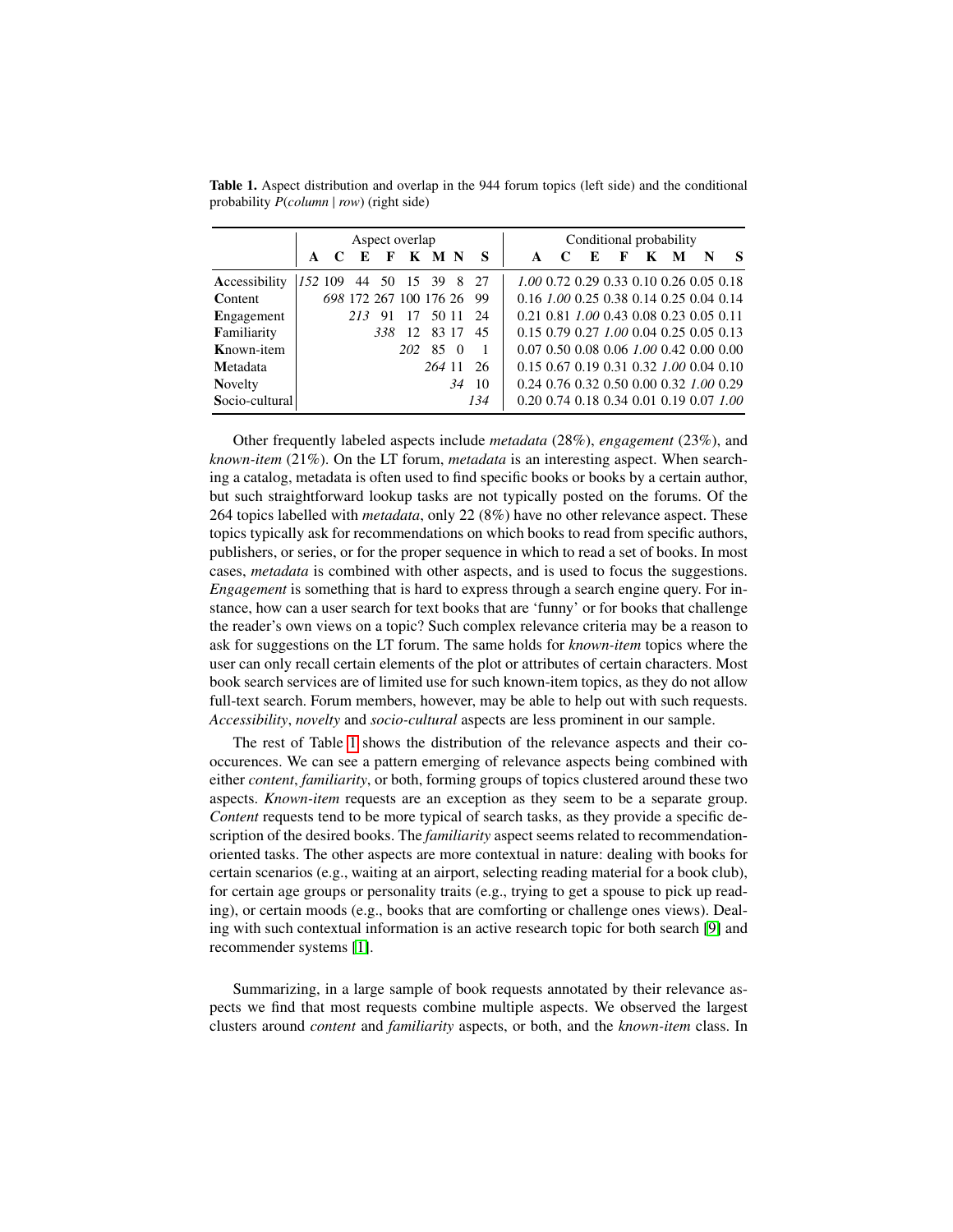<span id="page-6-1"></span>

| Feature                                   | KТ   | $\mathbf{C}\mathbf{x}$ |      | $F$ Co+F | C <sub>0</sub>    | AII  |
|-------------------------------------------|------|------------------------|------|----------|-------------------|------|
| <b>Example books</b> $0.08$ $0.26$ $0.54$ |      |                        |      | 0.50     | $0.16 \quad 0.27$ |      |
| <b>Genre</b> Fiction $0.77$ 0.29 0.49     |      |                        |      | 0.53     | $0.35 \quad 0.50$ |      |
| Non-fiction 0.06 0.06 0.10                |      |                        |      |          | 0.15 0.26 0.16    |      |
| Mix                                       | 0.03 | 0.21                   | O 10 | 0.13     | 0.15              | 0.12 |
| Uncertain                                 |      | $0.13 \quad 0.44$      | 0.30 | (119     | 0.24              | 0.23 |

Table 2. Topic groups in terms of example books and requested prose genre

the next section, we will divide the requests into different groups based on these relevance aspects and study them in more detail.

# <span id="page-6-0"></span>5 Impact of Content and/or Familiarity

In this section, we investigate RQ3: How do different types of topics relate to user characteristics, human recommendations, and retrieval and recommender system results?

## 5.1 Grouping Topics on Relevance Aspects

In the previous section we saw a prevalence of *content* and *familiarity* aspects, in isolation and in combination, suggesting a grouping of the requests based on these relevance aspects. With the *known-item* requests as a separate group and the four logical combinations of *content* and *familiarity* aspects, this results in the following five topic groups:

- Known-item (KI) contains all 202 *known-item* topics. This is the most content-specific information need, but different from the rest in that the user wants a specific book.
- Context (Cx) contains all 78 topics without *content*, *familiarity*, or *known-item*. There are no content-based aspects on which to base document similarity.
- Familiarity (F) contains 66 topics with *familiarity*, but no *content*. Users search for books similar to a specific (set of) book(s) or genre(s). Document similarity is underspecified, i.e., the user gives no content aspects to base similarity on.
- Content and Familiarity (Co+F) contains 260 topics with both *content* and *familiarity* aspects, articulating explicit and implicit topic aspects. The similarity of the desired books is expressed at the level of books as well as at the finer-grained level of specific textual aspects of the books.
- Content (Co) contains 338 topics with *content*, but no *familiarity*. Users are searching for books matching specific content aspects. Here, document similarity is more explicit, corresponding to a more specific information need.

### 5.2 Analysis of Genre, Popularity, and Personal Catalogues

To understand how our groupings correspond to actual differences in the nature of topic groups, we compare them on characteristics of the request, the requester, and the suggested books: (1) the presence of example books in *touchstones*, (2) the genre of books they target, (3) the size of the requester's book catalogues, and (4) the popularity of books in the requester's catalogue or those suggested at the forum.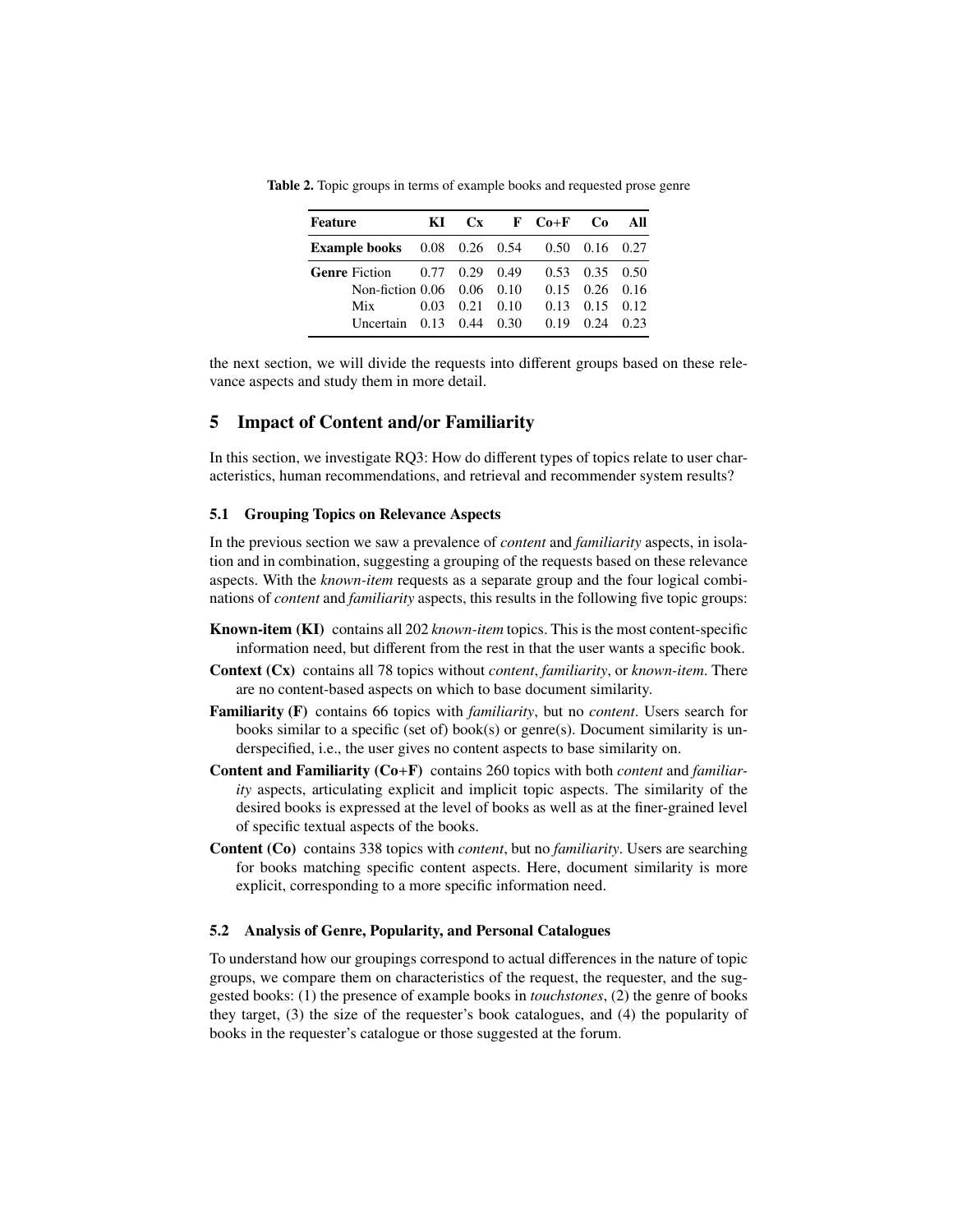Table 3. Catalogue size in requester catalogue (median of each topic group)

<span id="page-7-0"></span>

| Feature       | KI        | $C_{\rm X}$ |        | $F$ Co+F | Co.     | All |
|---------------|-----------|-------------|--------|----------|---------|-----|
| Pre-topic $0$ |           |             | 38 104 |          | 100 177 | 84  |
| Post-topic    | $4 \quad$ | 80          | -81    | 65       | 108     | 65  |
| Total         |           | 16 155      | 195    | 201      | 415     | 197 |

Providing Example Books For some topics, requesters add example books to their initial post using *touchstones*. These examples can serve different purposes: (1) positive examples of what they want (more of); (2) negative examples that match some relevance aspect(s), but not all; or (3) examples of what they have already read. Out of the 944 topics in total, only 256 (27%) have example books in the initial request, as shown in Table [2.](#page-6-1) We expect that examples are common among F topics based on previous reading experiences, and rare among KI and Co topics. These expectations are supported by the relevance aspects: the majority of the  $\bf{F}$  topics include examples (54%), whereas only 8% of the KI topics contain examples. This lends credence to our decision to split the topics into groups based on the *content* and *familiarity* aspects.

Genre Our annotators indicated whether requests were for fiction, non-fiction, or both. Table [2](#page-6-1) shows that, of the 944 topics in total, 469 (50%) asked for suggestions on fiction books, 150 (16%) on non-fiction, and 113 (12%) on both fiction and non-fiction. For 212 topics (22%) the annotator could not tell. Fiction was the most common prose genre for KI topics at 77%, whereas only 6% of the topics were non-fiction. Fiction was also common for the  $\bf{F}$  group at 53%. Cx topics have no specific content aspects, so it makes sense that mixed-genre topics and ambiguous topics are more common. In contrast, the Co topics are focused on non-fiction books more frequently than the other topic groups. Intuitively, this makes sense, as the topical content is arguably the main reason for reading a non-fiction book. Requests for fiction books are more likely to refer to examples, because what one is looking for in fiction may be more difficult to express and less explicitly related to the topical content of the book. This provides further evidence that the criteria for the topic groups are meaningful for analysis.

Cataloguing behavior Next, we count how many books the topic creator catalogued before posting the request (pre-topic), after posting it (post-topic), and in total; results are listed in Table [3.](#page-7-0) KI topics are often posted by LT members who have no books in their catalogue. Private profiles are an unlikely explanation for this, as these are rare. It seems these LT members use the forums mainly as a search engine and discussion board instead of as a tool for managing their book collections. Requesters of Cx topics tend to have small pre-topic catalogues, but add more books afterwards. These may be relatively new users with limited reading experience and have difficulty describing in detail what books they are looking for. Instead, they describe the context in which they want to read books.  $\bf{F}$  and  $\bf{C}$ o+ $\bf{F}$  topics tend to come from more active users who have over 100 books pre-topic and remain active cataloguers post-topic. This suggests they know what they like and that their needs have become more specific, but are still broad enough that they only need to implicitly describe what they want by giving examples. We speculate that users with Co topics are typically heavy readers, who have large pre-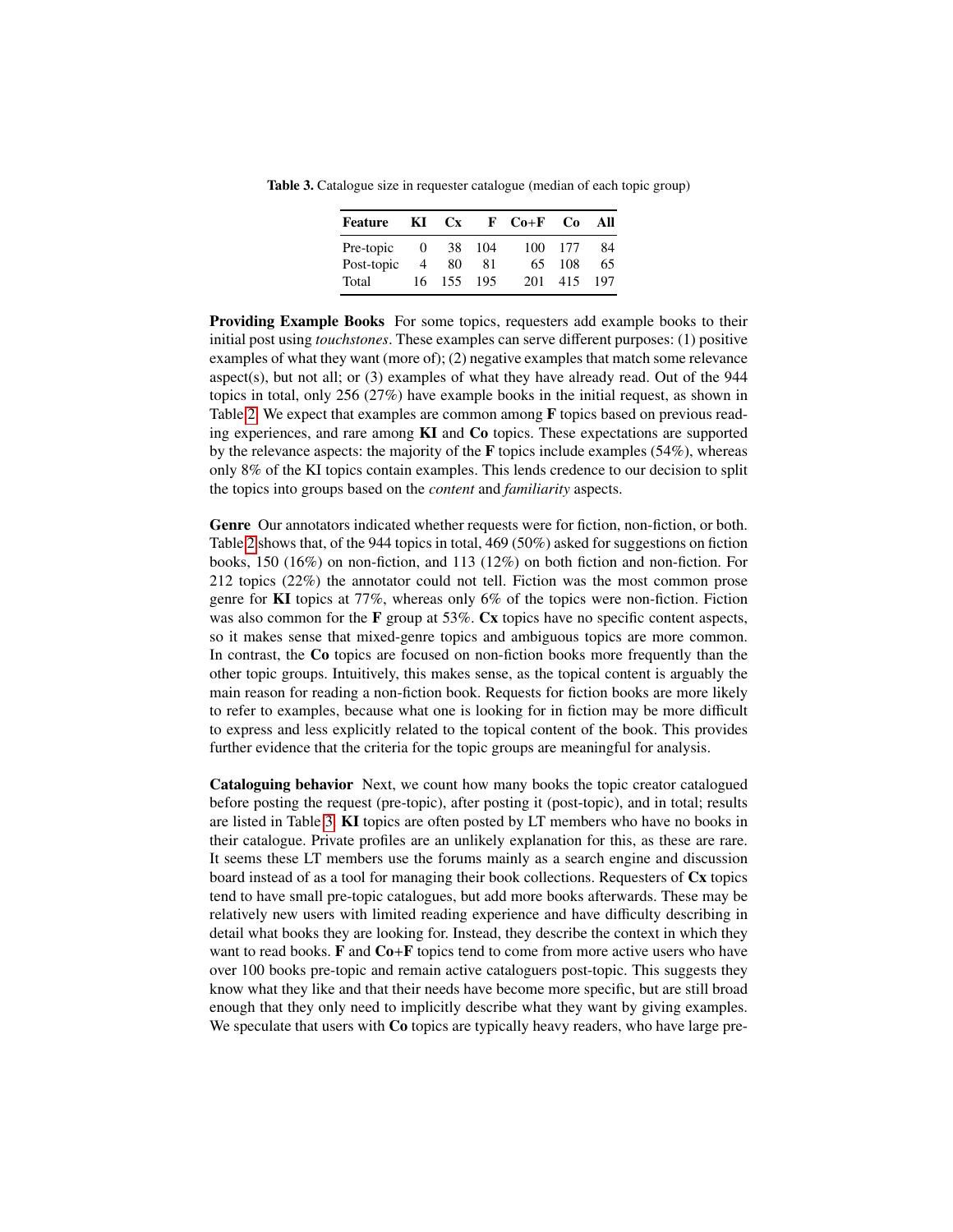| Feature                                |                      | KІ   | Cx   | F    | $Co + F$ | Co.  | All  |
|----------------------------------------|----------------------|------|------|------|----------|------|------|
| Requester catalogue topic group median | 47                   | 60   | 41   | 56   | 39       | 46   |      |
|                                        | topic group mean     | 91   | 98   | 76   | 92       | 72   | 86   |
|                                        | topic group std.dev. | 101  | 97   | 78   | 90       | 79   | 89   |
| Forum suggestions                      | topic group median   | 174  | 681  | 531  | 235      | 192  | 237  |
| Retrieval                              | Top <sub>10</sub>    | 55   | 58   | 107  | 57       | 42   | 53   |
|                                        | Top 1000             | 23   | 24   | 18   | 25       | 20   | 21   |
| Recommender                            | Top $10$             | 5146 | 5685 | 6022 | 4028     | 5163 | 5997 |
|                                        | Top 1000             | 1076 | 958  | 985  | 908      | 852  | 959  |

<span id="page-8-0"></span>Table 4. Median book popularity in requester catalogue, forum suggestions, system results

topic catalogues and remain very active users. They can explicitly describe what they are looking for and may in fact leave out examples to avoid responders from picking up on the wrong similarity clues from those examples.

Book Popularity Chandler [\[6\]](#page-11-16) examined the different strategies of GoodReads users for discovering new books to read and how these relate to the popularity of discovered books. They found that the popularity distribution of books discovered through search has a long tail of less popular books, whereas for GoodReads recommendations the distribution is concentrated around the mid- to high-popularity books.

How are the five topic groups related to the popularity of books discussed on the LT forums? The popularity *Pop*(*d*) of a book *d* is the number of users who have *d* in their catalogues in our profile crawl. The top half of Table [4](#page-8-0) shows the median popularity of books in searchers' catalogues and the forum suggestions. The catalogues of requesters tend to have a mix of popular and obscure books—the topic group mean is higher than the median indicating the distribution is skewed with a minority of highly popular books. There is no big difference between the popularity distributions of requesters with F, Co and Co+F topics. For the forum suggestions we see larger relative differences between topic groups, however. Forum members suggest more popular books for Cx and **F** topics than for  $Co$  and  $Co + F$  topics. The popularity of suggested books diminishes as content-specificity increases. For KI topics—the group with arguably the highest content specificity—suggestions are even less popular. Relating this to the findings of Chandler [\[6\]](#page-11-16), suggestions for  $Co$  and  $Co+F$  topics are closer to search-related discoveries and  $\bf{F}$  and  $\bf{Cx}$  closer to recommendation-related discoveries. In terms of suggestions, book search on the LT forums seems to have a mix of search and recommendationoriented tasks.

#### 5.3 Retrieval and Recommendation Results

We analyse the books returned by standard retrieval and recommender systems for the forum topics, and compare them to the actual suggestions given by LT forum members.

For the retrieval system, we use the Amazon/LibraryThing collection [\[2\]](#page-11-17) that is also used in the INEX Social Book Search Track [\[15\]](#page-11-2). This collection contains book metadata for 2.8 million books, including formal metadata (title, author, publisher, publication date), professional subject metadata (subject headings, Dewey Decimal System codes) and user-generated content (Amazon user reviews, LT user tags). We use Indri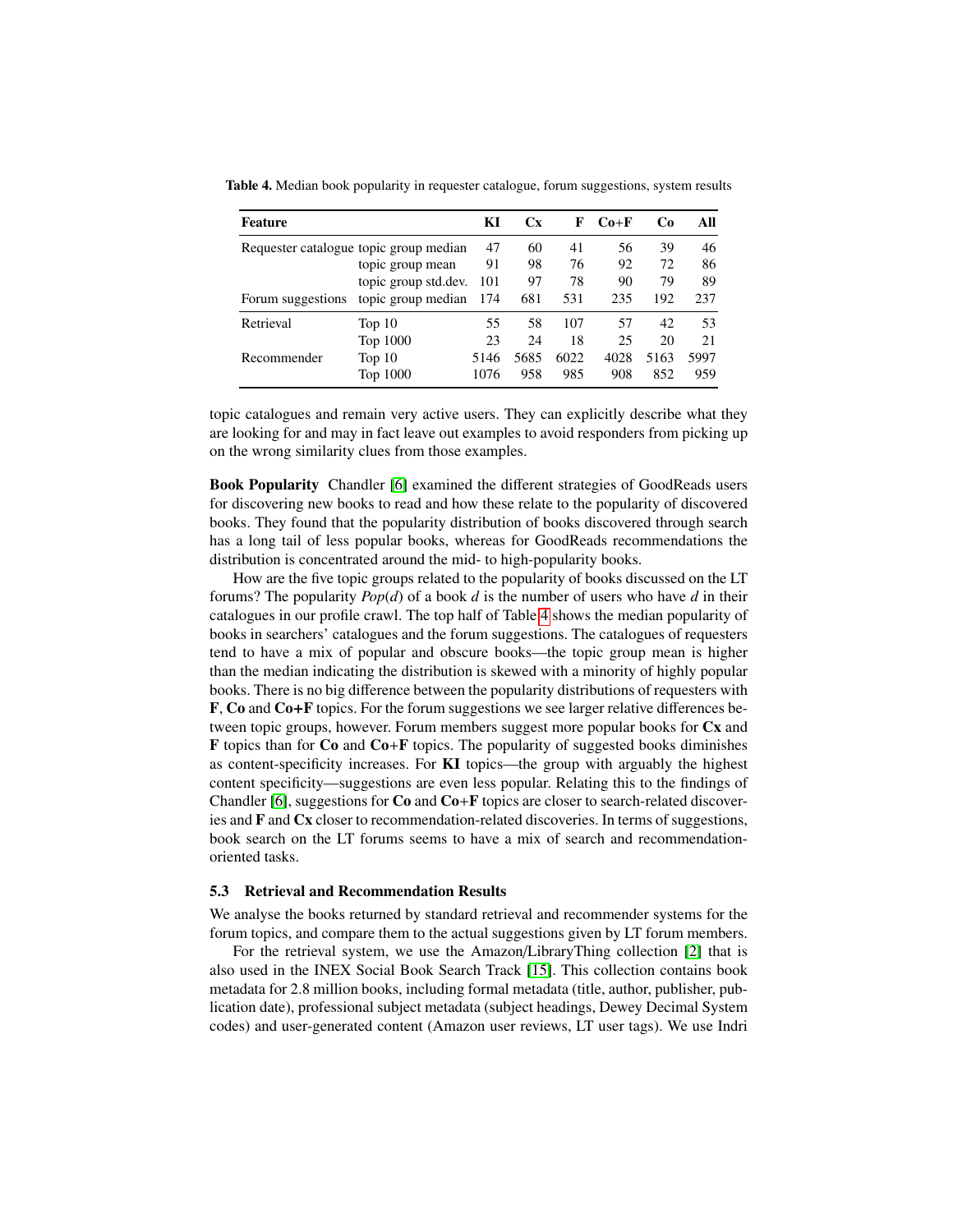| nDCG@10        | KІ    |     | <b>Cx</b> | $\lambda$ | F     |     | $\lambda$ Co+F | $\lambda$ | Co    |     | All   |     |
|----------------|-------|-----|-----------|-----------|-------|-----|----------------|-----------|-------|-----|-------|-----|
| Retrieval      | 0.207 |     | 0.086     |           | 0.101 |     | 0.050          |           | 0.088 |     | 0.095 |     |
| Recommendation | 0.002 |     | 0.007     |           | 0.008 |     | 0.009          |           | 0.005 |     | 0.006 |     |
| Fusion         | 0.215 | .85 | 0.101     | -70       | 0.106 | .85 | 0.056          | .70       | 0.090 | .80 | 0.098 | .75 |
| <b>MRR</b>     |       |     |           |           |       |     |                |           |       |     |       |     |
| Retrieval      | 0.249 |     | 0.153     |           | 0.188 |     | 0.122          |           | 0.161 |     | 0.163 |     |
| Recommendation | 0.003 |     | 0.037     |           | 0.033 |     | 0.038          |           | 0.018 |     | 0.025 |     |
| Fusion         | 0.256 |     | 0.176     | 70        | 0.219 | .70 | 0.146          | .60       | 0.167 | .80 |       |     |

<span id="page-9-0"></span>Table 5. Performance evaluation of retrieval, recommender and best case fusion results

[\[11\]](#page-11-18) and index all content with Krovetz stemming and stopword removal using a list of 319 stopwords. Specifically, we use a standard Language Model run with Dirichlet smoothing ( $\mu = 2500$ ), using a combination of the thread title, a query provided by the annotators and the name of the discussion group as a query. This combination gives the best performance with standard Language Model settings.

For the recommender system we use a set of 84,210 user profiles, with information on which books the user catalogued and when, to compute nearest neighbours. We represent each user by a vector of book IDs and compute tf·idf similarity using GenSim [\[17\]](#page-11-19). The recommendation score for a book is the sum of the similarities of the individual neighbours who catalogued that book. We use a standard *k*-NN model run with recommendations from the 100 nearest neighbours based on catalogue similarity.

The lower half of Table [4](#page-8-0) shows the median book popularity of returned results of the two runs. The rankings show a strong popularity effect for the recommender system, with the retrieval systems picking up less popular books in general than the recommender system. The popularity effect of recommender systems is also known as the "Harry Potter" problem [\[16\]](#page-11-20). The top of the rankings show relative differences between content and familiarity topics, with especially recommender systems returning more popular books for  $\bf{F}$  topics than for  $\bf{Co}+\bf{F}$  and  $\bf{Co}$  topics. The query terms of  $\bf{Co}$ topics target less popular books than query terms of F topics, and their users are similar to users with a smaller fraction of highly popular books in their catalogues. In terms of book popularity, forum suggestions are roughly as popular as retrieval results. This is in line with earlier results on recommendations from friends as found on GoodReads [\[6\]](#page-11-16). Even though forum members do not know the requester personally, the statement of request is comprehensive enough for them to target the right types of books.

Finally, we look at system performance of the retrieval and recommender systems on the forum requests and suggestions, based on the Qrels from the INEX 2014 SBS Track for evaluation. We focus on basic retrieval and recommender models to observe relative performance of the two approaches on the various request types under well-understood conditions. In future work we will explore different models and query and user models in more detail. In addition to the baseline, we assess the potential of hybrid systems merging the results lists of both baselines using a weighted sum,  $S_{fusion}(d, q) = \lambda \cdot S_{retrieval}(d, q) + (1 - \lambda) \cdot S_{recommendation}(d, q)$ . The performance scores are shown in Table [5.](#page-9-0) As expected, the retrieval system outperforms the recommender system, but there are differences between the topic groups. The recommender system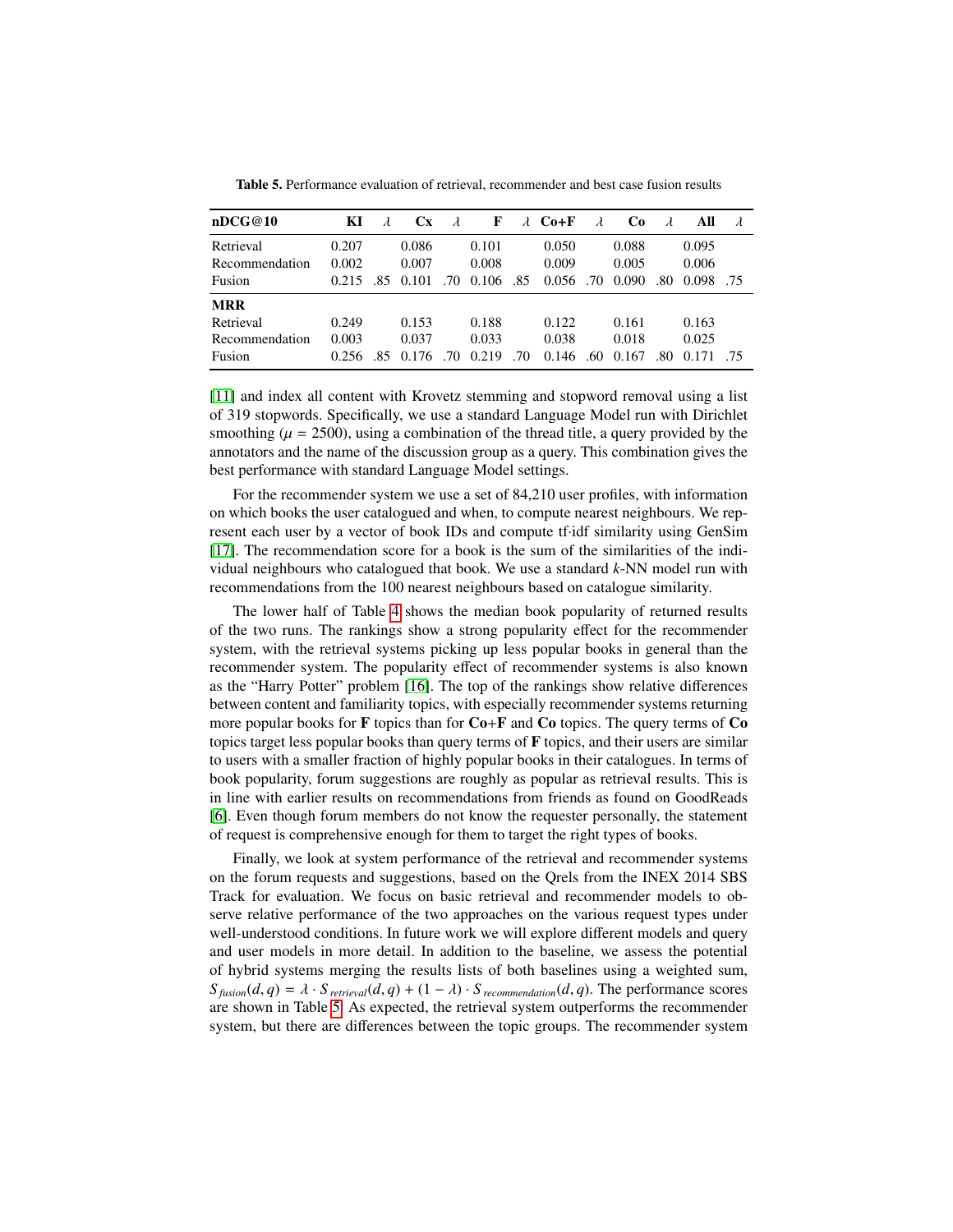scores relatively well on the  $Cx$ ,  $F$  and  $Co + F$  topics, while the retrieval system performs relatively better on KI and Co than on Cx and Co+F. More importantly, on all topic groups, fusion of the results lists leads to improvements.Topics with *familiarity* or non-content aspects show the largest relative improvement. Finally, as a combination of recommendation and retrieval aspects, the  $Co + F$  topic set shows through its  $\lambda$  value of 0.6 that a more balanced fusion produces the best results. This suggests that the type of request plays an important role in the design of book discovery systems.

Summarizing, we analyzed topic groups related to known-item search and the logical combinations of content and/or familiarity. We observed varying degrees of combinations of contextual search and recommendation aspects. In terms of cataloguing behaviour, the content-specificity of requests is related to the size of the requester's catalogue. In terms of popularity, forum suggestions for topics with *content* aspects are more similar to retrieval results, and those for topics with *familiarity* aspects more similar to recommendation results. We demonstrated there is room for improvement by combining retrieval and recommendation approaches.

## <span id="page-10-0"></span>6 Conclusions

The aim of this paper was to investigate complex search requests in social media, in particular focusing on book search as observed on the LibraryThing discussion forums.

First, we found that the LT forums provide an unobtrusive way to study realistic, complex book search requests, which show a broad variation in topical and contextual relevance aspects. Second, we annotated the relevance aspects expressed in book requests at the LT forums. We found that the two dominating aspects are the *content* of the book and looking for *familiar* reading experiences, while other aspects are more oriented toward the reading context. The combination of content, context, and examples in a search request is a form of querying that is not supported by any current systems. Third, we found that these topic groups based on content and familiarity aspects can be differentiated by whether the requesters provide example books, what genre they are looking for (fiction or non-fiction), their cataloging activity, and the popularity of the suggested books. Retrieval systems can effectively use the content aspects of the search requests, and recommender systems can pick up signals in the requester's catalogue. We demonstrated the possibility for improvement when combining both approaches, in particular for topic groups where context and familiarity play a role. This suggest that the request type has an important role to play in the design of book discovery systems.

Our analysis was focused on the book search domain, yet similar rich profiles and contextual information is available in many modern search scenarios, in particular in mobile search and increasingly aggregated to mixed-device search scenarios. Research access to such mobile search logs and social media data is difficult due to privacy and commercial constraints, making the more constrained and less sensitive book search domain an attractive alternative to study many aspects of complex contextualized search. We highlighted the diversity of complex search requests, and observed a mixture of content and context going beyond currently existing systems. This is an important first step toward the development of novel information access systems that blend traditional search and (hybrid) recommendation approaches into a coherent whole.